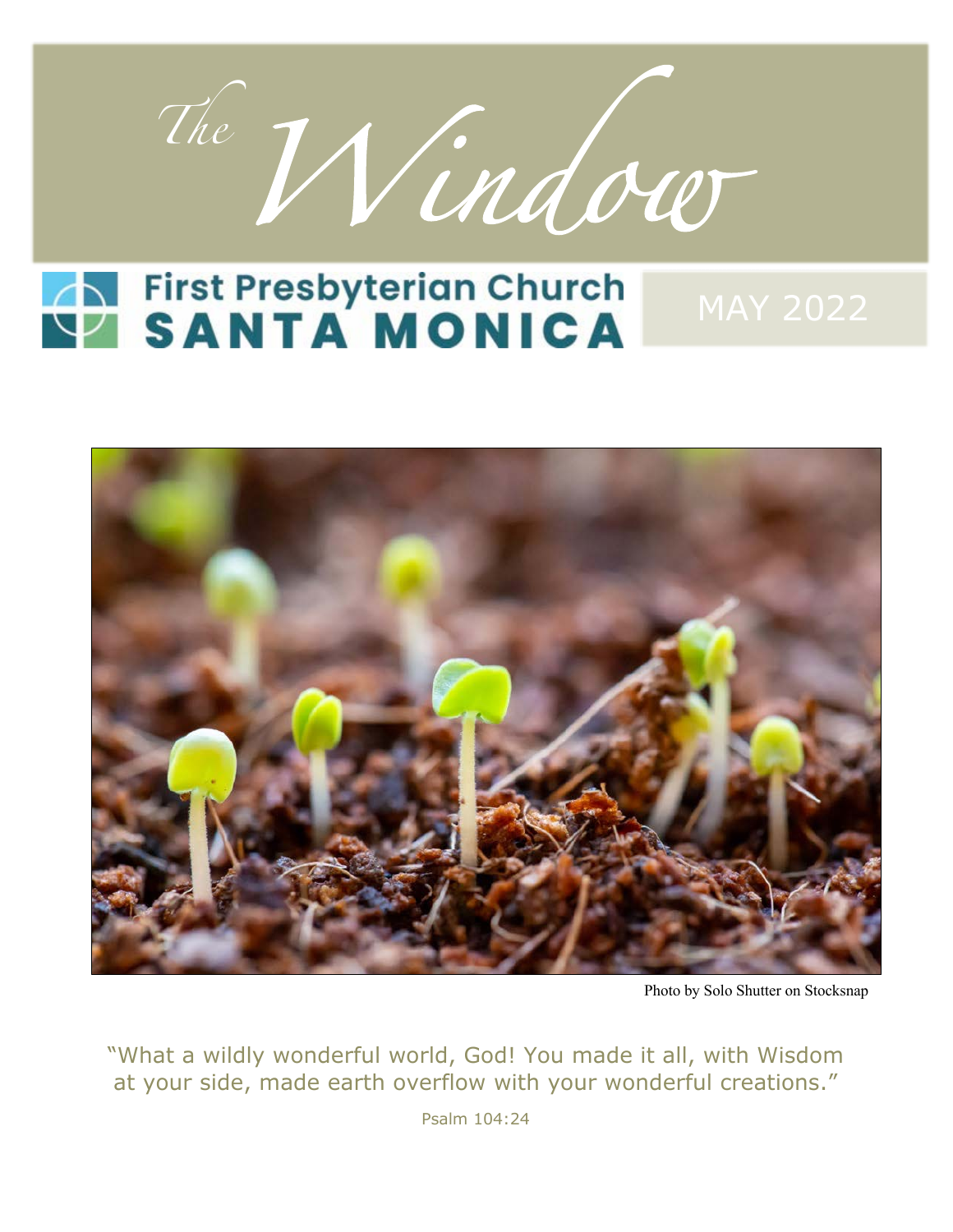### **ENVIRONMENTAL JUSTICE**

Thank you to everyone who did something this last month to honor or care for our planet. And thank you to all of you who helped with our beach cleanup.

To be honest, global warming and the climate crisis is overwhelming. There is so much that we can do, but because change requires collective participation it's hard to see the ways that our actions make a difference. But when we turn to our faith story in the Bible, we see that this isn't a new struggle.

This is what we can see in our earliest parable-like stories in the book of Genesis. This first couple (Adam and Eve) have a meal that opens their eyes to a world of good and evil. They see our world as we see it and experience it. It's sort of like a coming-of-age story where they leave the safety of the garden to discover a world that is more beautiful and more dangerous that they imagined.

At the beginning, the real world is a bit too much for them, which is why God almost immediately finds them hiding. But later in the Easter story there is another couple who are walking away from the crisis of Jesus' death in Jerusalem. And like Adam and Eve, they have a meal that opens their eyes, but this time what is new is the possibility of hope. Having seen the darkness of the cross, their eyes are now open to the hope of resurrection and new life.

In response to this eye-opening meal, the couple in the gospel of Luke return to the Jerusalem. They return to the ongoing crisis of life in a city ruled by an oppressive empire. They remain engaged with the reality of our world AND they are ready for their actions to make a real difference.

What is your coming-of-age story? When did you first realize that the world was both more beautiful and more dangerous that you knew? And how have you tried to cope with that tension? I certainly understand the impulse to turn away and close my eyes to what is difficult. Unfortunately, every time I close my eyes to the struggle, I'm also closing by eyes to what is so good.

If we continue to close our eyes to the climate crisis, we know that everything will find it harder to see and enjoy the beauty and goodness of our home.

So, in this Easter season may the death and resurrection of Jesus embolden us to see clearly. And may God multiple our actions as we collectively make a difference in our world.

Blessings,

Rev. Tim Vance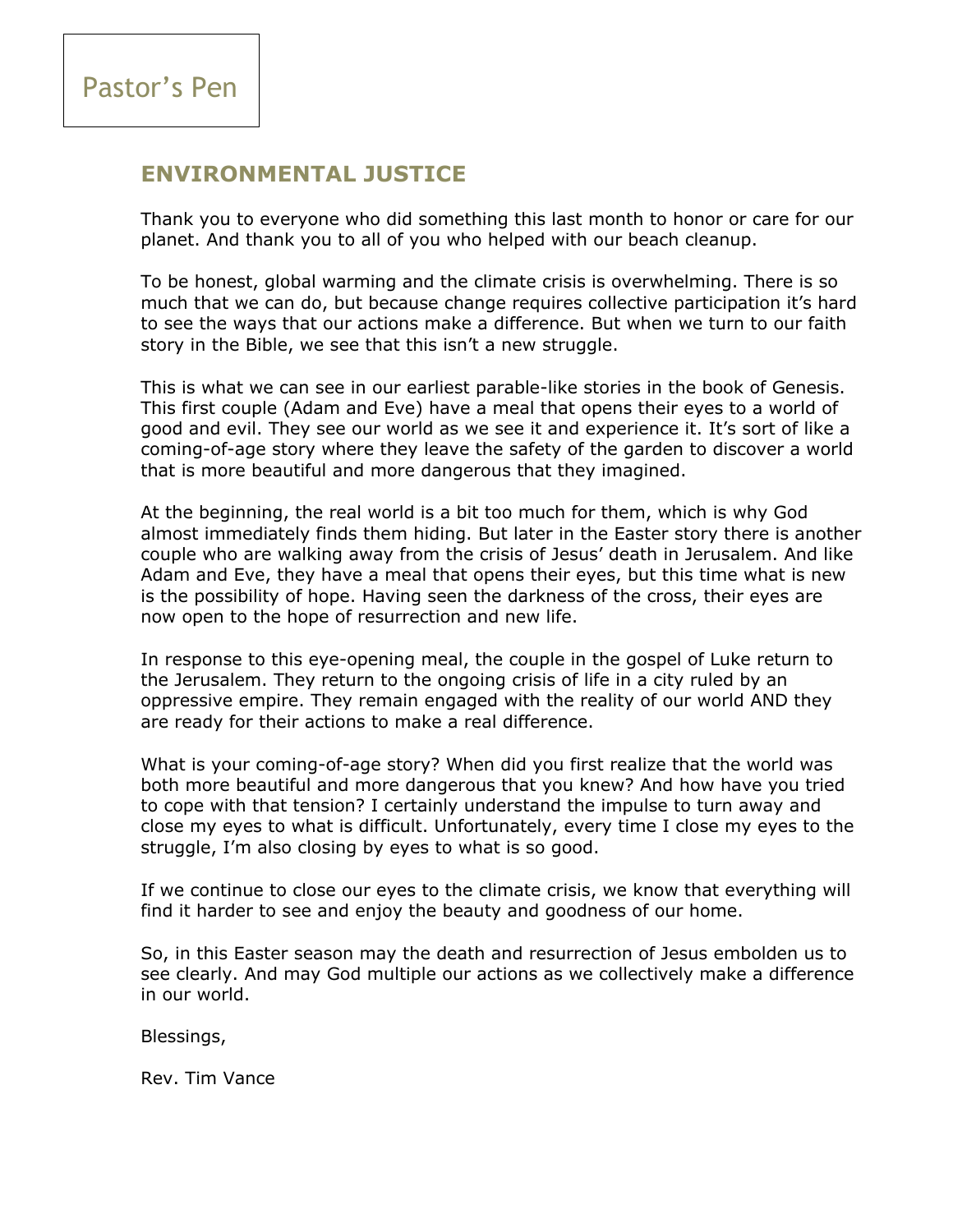### MAY 2022 Calendar

#### **Sunday, May 1st**

10:00 a.m. Lunch Bag Assembly, Patio (Sandwich Drop-off) 11:15 a.m. New Member's Class

#### **Friday, May 6th**

6:30 p.m. Vawters' Daughters, Online via Zoom

#### **Tuesday, May 17th**

6:15 p.m. Finance Team Meeting, Online 7:15 p.m. Session Meeting, Online

#### **Saturday, May 28th**

5:00 p.m. Kids Night Out, Youth Lounge

### **WEEKLY AT FIRST PRES**

**Thursdays:** 9:30 a.m. Bible Study, Online via Zoom

| Sundays: | 10:00 a.m. Worship Service, Sanctuary and Online                  |
|----------|-------------------------------------------------------------------|
|          | 10:00 a.m. Children's Faith Groups, 2nd Floor Admin Bldg          |
|          | 10:00 p.m. Youth Faith Group, Youth Lounge - 2nd Floor Admin Bldg |

### **SUMMER 2022 EVENTS**



#### **Women's Retreat |** Saturday, June 18 CALM IN THE CENTER OF CRAZY

We had crazy-busy lives that came to a screeching halt with the pandemic. The question now is, *do we trust God with what we let back in?* Join us for the 2022 Women's Retreat as we explore with question with author and speaker, Nicole Johnson. Registration can be completed online at bit.ly/FPCWomensretreat. Presented by the Spiritual Growth Team.



**Vacation Bible School |** June 27 - July 1 FOOD TRUCK PARTY: ON A ROLL WITH GOD! VBS is back! Children aged 3 through 5th grade are invited to join us daily from 9 a.m. to 12 p.m. for this year's VBS program. All kids are invited to stay for VBS Plus from 12 p.m. to 3 p.m. That's a full day of activities for kids age 3 to rising 5th grade *(that means kids entering 5th grade in the fall)*. Please contact Peter Earhart for registration and more information.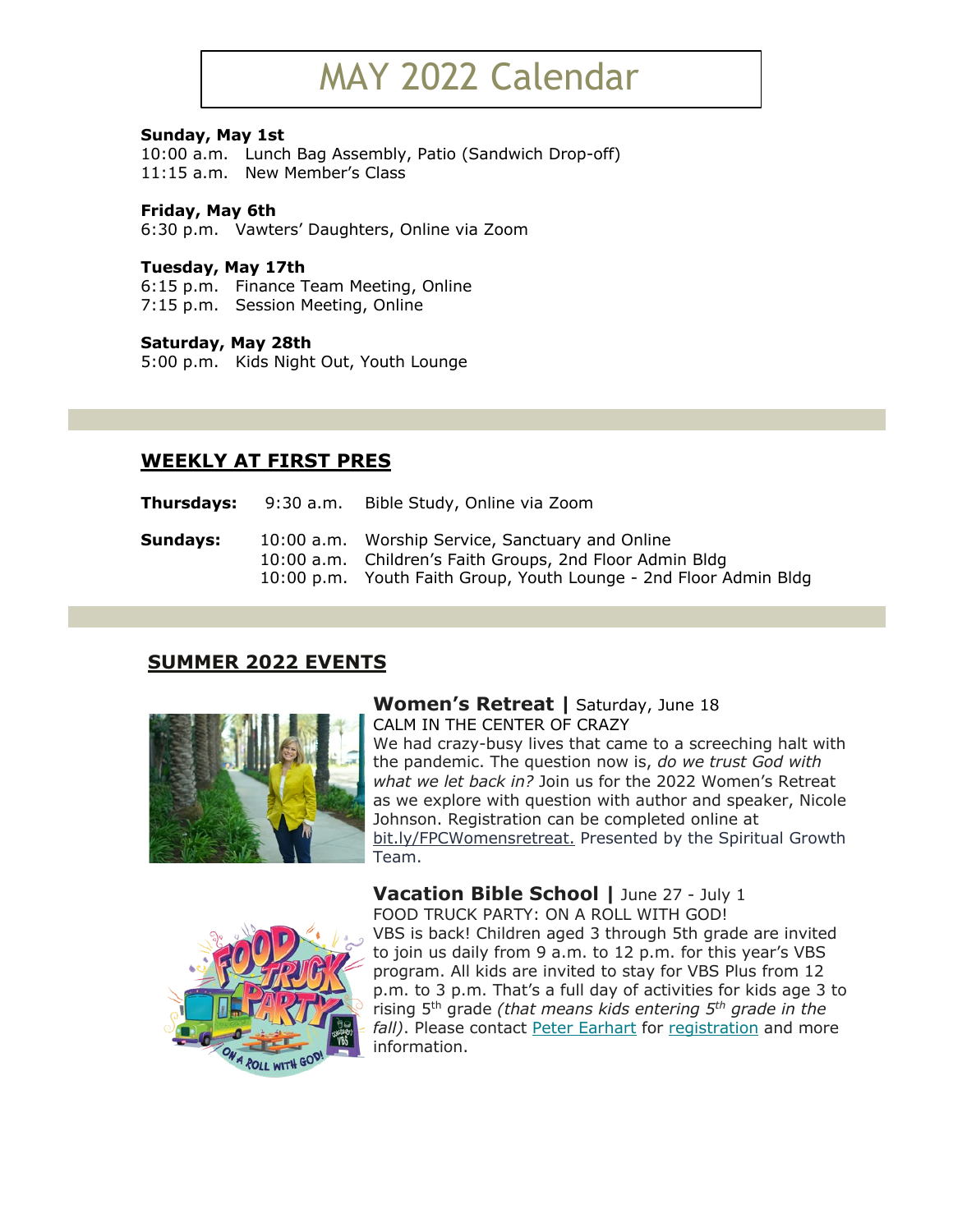### Spiritual Growth Ministry May 2022

### **SUNDAY FAITH GROUPS**

Children in preschool – 5th grade are invited to join us for the Children's Faith Group's lesson and activities. Upon arrival, children are invited to attend Children's Time in the service and then head to their faith groups. All children will need to wear a facemask while in their Faith Groups.

> Church Mice (Pre-K – Kinder) - Faith Discoverers (1st -2nd Grade) Faith Explorers (3rd – 5th Grades)

- May  $1 -$  One Body May 8 – What is Love? May 15 – Breaking Down Walls May 22 – God is Near
- May 29 Remain in God's Love

### **SUNDAY YOUTH FAITH GROUP**

Youth in grades 6-12 are invited to join us for the Youth Faith Group's lesson and activities. Upon arrival, youth should go directly to the Youth Lounge. All youth will need to wear a facemask while in Faith Group.

Kids Night Out

On Saturday, May 28, from 5-8 pm you can drop off your 3 year-old to 5th grader at the church and we'll feed them food, play games with them, create art with them, and just have a fun time being together. And you're free to do, well, whatever you want for three hours.

There's no cost, but you do need to sign up. Middle and High School Youth can join us as well! Get valuable service hours by helping out.

We will still be operating under *pandemic procedures*:

- 1 The number of attendees will be limited.
- 2 Pre-registration is required.
- 3 Screening and temperature checks will take place at sign-in.
- 4 Masking and physical distancing will be required.

Vacation Bible School



#### **FOOD TRUCK PARTY: ON A ROLL WITH GOD!**

June 27– July 1, 2022 9 am—noon - For children age 3 to rising 5th grade and an optional plus program from noon—3 pm. Cost: \$40 for VBS; \$40 for plus program.

Please contact Peter Earhart 310-451-1303 for registration and more information. Space is limited so register early!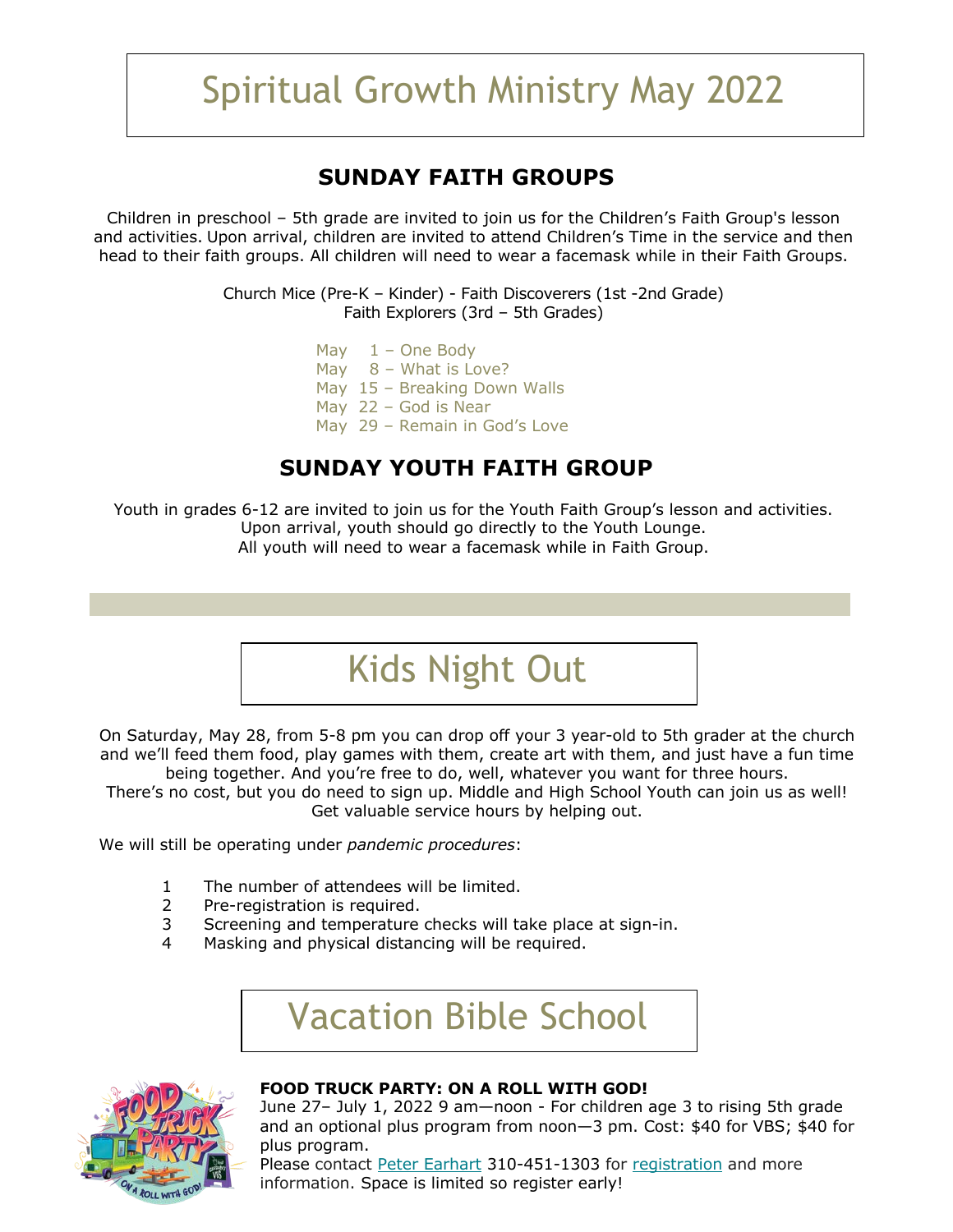### Spiritual Growth

### **Ways to Walk**

*There's something sacred in choosing to love the world at the speed of walking.* by Debra Dean Murphy

There are more than 200 references to walking in the Bible. Some have to do with physical mobility ("take up your bed and walk"). Many are metaphorical, like Micah's famous dictum that ends with the phrase "walk humbly with your God." There is also much talk of paths—ancient paths and slippery paths, paths of the wicked and of the upright, crooked paths and straight ones. The earliest Christians were called people who belonged to the Way, which suggests that discipleship from the beginning was a collective movement, with fellow travelers bound to each other in mutual care and affection. Certain strands of modern Protestantism would come to promote a more private spiritual project, posing questions like, "How is your walk with Jesus?" In recent months I found myself walking more than I ever have in my life. I walked for the benefits to my physical well-being. (I ran a good bit, too, but that is a different thing, with other associations to the Christian life.) I walked to relieve mental and emotional stress—to work some things out in my head and heart. And I walked to transport myself from hotel, to train, to hospital, and back again many times while my son was ill for several days in a faraway city. Freedom from our devices is also a gift of mindful walking. We live so much of our lives in virtual spaces, interacting—even with those in close physical proximity to us—across digital platforms that are simultaneously everywhere and nowhere. But when we walk, we traverse geography at scale moving through real time and real space with our real bodies. If the phone is pocketed and ignored, it is possible even to perceive differently, to engage all the senses, to be aware of one's body and the parallel rhythms of walking and breathing, step-taking and heart-beating, moving with intention and thinking with precision.

In many religious traditions, pilgrimage is a form of walking that holds together the spiritual and the material, the journey and the arrival. Historically, pilgrims were not physically fit but often frail, walking great distances to reach healing wells and holy relics that would confer a blessing and restore well-being. Then and now, to make a pilgrimage is to walk not only in time and space but in a story. The hajj, for instance, highlights the significance of Abraham (Ibrahim) for Islam, and Muslim pilgrims from around the world enact ritualized walking in the city of Mecca, dressed identically in simple white clothing meant to conceal wealth and social status. The story of St. James the apostle's evangelizing work in Spain anchors the Santiago de Compostela, also known as the Camino ("the Way"). Most who walk this 500-mile trek attest to Thomas Merton's insight that "the geographical pilgrimage is the symbolic acting out of an inner journey."

Walking the Camino may be on my bucket list, but every day that I choose to walk mindfully—in my neighborhood, on my campus, on the streets of unfamiliar cities—is an opportunity to despiritualize geography: to be attentive to the spaces, places, people, creatures on the path in front of me and alongside me. We are all of us fellow pilgrims on this journey, bearing unseen burdens, looking for healing and holiness, even if we cannot fully name that longing. There is something sacred in this: choosing to love the world at the speed of walking and to recognize the shared, if unspoken, vulnerabilities of all whom we meet. Doesn't "walk humbly with your God" mean at least that?

I couldn't write this column without walking it into being, so to speak. There are "surprises, liberations, and clarifications," as Solnit puts it, in rising from my chair, closing the laptop, and setting forth on foot to experience walking's peculiar utility for thinking. It's a privilege, I know, and I try not to take it for granted. I commend it to you, dear reader, and wish you well on your own journey.

Debra Dean Murphy is associate professor of religion at West Virginia Wesleyan College and author of Happiness, Health, and Beauty: The Christian Life in Everyday Terms.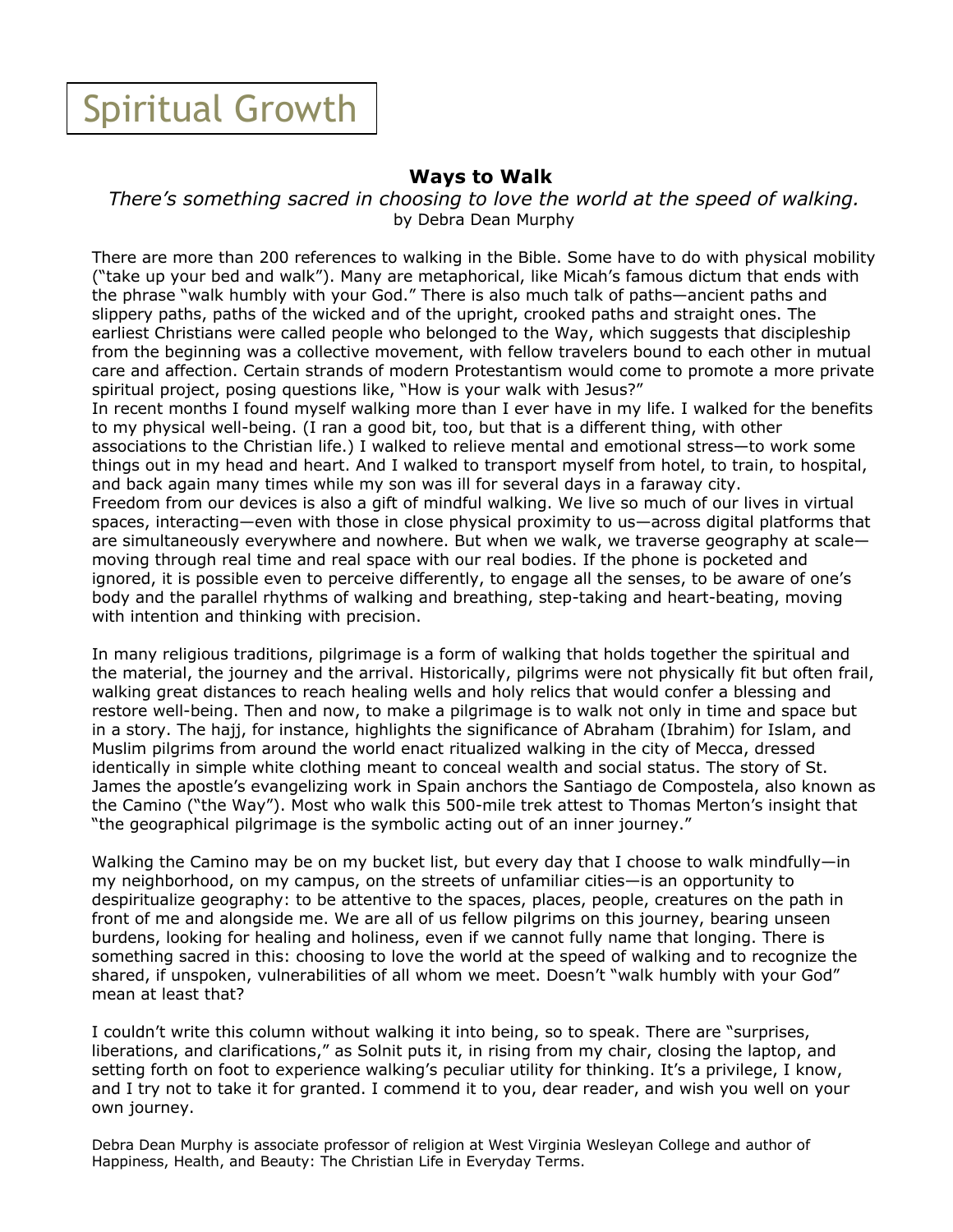### Concerts in May 2022



**Sunday, May 8, 2022, 2:00 p.m.**



**Saturday, May 21, 2022, 8:00 p.m. Sunday, May 22, 2022, 8:00 p.m.**

### **ITALIAN MODERN | Saturday, May 21**

**Luigi Dallapiccola** – *Tartiniana Seconda* **Ferrucio Busoni** – *All' Italia! (In modo napolitano)* – *Elegy* – *Berceuse Élégiaque* **Luciano Berio** – *O King* – *Chamber Music* (text by James Joyce) – *Wasserklavier, Erdenklavier, Luftklavier, Feuerklavier* – *Sequenza* No. 2 **Igor Stravinsky** – *Suite Italienne*

Kristen Toedtman, mezzo-soprano; Steven Vanhauwaert, piano; Movses Pogossian, violin; Alison Bjorkedal, harp; Jacaranda Chamber Ensemble, Mark Alan Hilt, conductor

Italian cars, shoes and sculpture resonate for everyone with the idea of modernism, yet Italian music, not so much. Luigi Dallapiccola and Igor Stravinsky, inspired by Nicolo Paganini's diabolical virtuosity, fashioned fiendish violin suites of Italian Baroque dance mannerisms twisted by modern obsessions with the machine. Two elegies by Ferrucio Busoni emerged from the end of the 19th century as it crashed into WWI, the influenza pandemic of 1918, and the aftermath of both. Luciano Berio penned an intimate elegy of Martin Luther King that would grow to his shatteringly original Sinfonia. The ultra modern writer James Joyce collected his love poems as Chamber Music and Berio set them as an offering to his teacher Dallapiccola. Sequenza II for Harp abandons stereotypes and turns to electronic inspiration. The four elements: water, earth, air, and fire stirred Berio to make a set of scintillating encores.

### **ITALIAN MODERN | Sunday, May 22**

**Franz Liszt** – *Les jeux d'eau à la Villa d'Este* **Nicolo Paganini** – *Caprice* No. 24 **Luciano Berio** – *Sequenza* No. 2 for harp **Berio** – *Folk Songs*

Steven Vanhauwaert, piano; Movses Pogossian, violin; Alison Bjorkedal, harp; Kristen Toedtman, mezzo soprano; Mark Alan Hilt, conductor

Continuing the Italian Modern theme, avant garde composers of the nineteenth century Liszt and Paganini are represented by works that set the high water mark for virtuosity, and that inspired generations well into the twentieth century. Such virtuosity is evident in Luciano Berio's brief Sequenza for harp, reprised from Saturday night's concert. Folk Songs, Berio's most popular work, was a vehicle for his then-wife Cathy Berberian's linguistic talents It is sung in Italian, English, Armenian, French, Azerbaijani, Occitan, and Russian. Steven Vanhauwaert, piano, Movses Pogossian, violin, and Alison Bjorkedal, harp, return in solos. Mezzo-soprano Peabody Southwell returns with conductor Mark Alan Hilt and Jacaranda Chamber Ensemble to perform Folk Songs.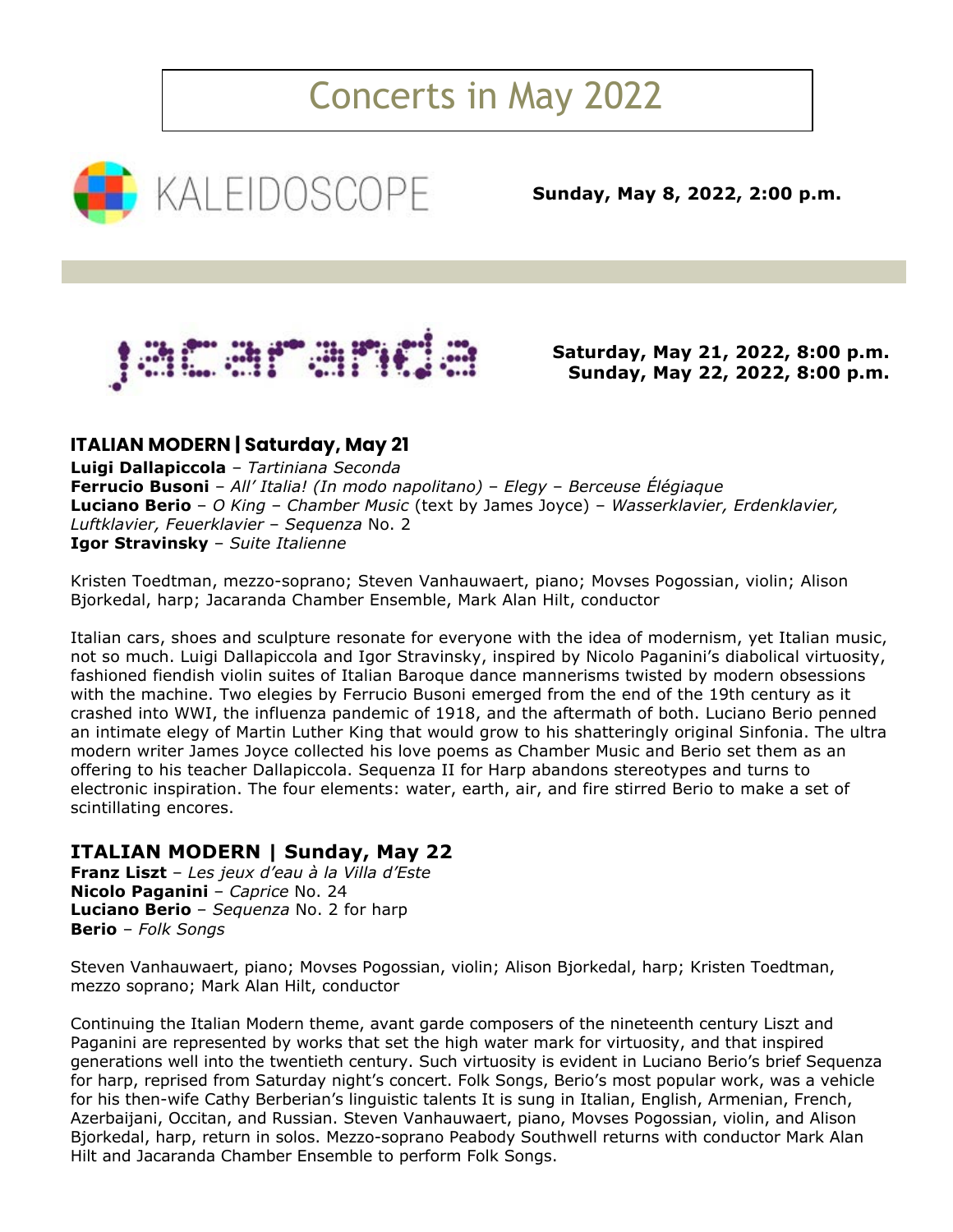### FIRST PRES COMMUNITY



### **Bible Study**

Join Pastor Tim as we continue a season of exploring what it means to be a follower of Jesus by reading and discussing the Bible.

We meet online via Zoom at 9:30 a.m. on Thursdays here.

Please contact the church office at info@fpcsantamonica.org or

310.415.1303, for information on how you can join.



### **Vawters' Daughters**

Join the women of the congregation in-person and/or online, the first Friday of every month. In honor of those spunky sisters who played such a vital role in the history of the church, we are the *Vawters' Daughters.* We meet at 6:30 p.m., contact the church office at (310) 451-1303 or info@fpcsantamonica.org for information on how to get connected.

### **The Gift of Flowers**

What better way to honor or remember someone special in your life by dedicating the chancel flowers in his or her name – to the glory of God.

Your gift also brings joy to First Pres members confined to home or hospital due to illness, injury or frailty. Each Sunday, the deacons deliver bouquets of the colorful arrangement to several First Pres friends unable to attend the service.

The cost of the weekly flowers is \$65.

While our Flower Calendar for the month of May is filled, there are plenty of opportunities to claim a Sunday in June or July as tribute to a friend or loved one. As of May 1, every Sunday in June is available, as well as July 3, 17 and 24. And many Sundays are still open in September, October and December.

Please let Pat Alston know which date you'd like to reserve. You can reach her by phone at 310- 390-5206, or by email: pat@patalston.com. Or you can call the church office at 310-453- 1303, between 9 a.m. and 5 p.m., Monday through Friday.

Fun fact: New Year's Day 2023 falls on a Sunday this year, so let Pat know if you'd like to be the flower donor to welcome in the New Year!

And if you have vases to spare, please bring them to church or contact Pat for a pick-up. We also welcome donations, in any amount, to the flower fund. Thank you for your support.

### **Westside Food Bank**

The Westside Food Bank provides immediate hunger relief to the people of our community. Please consider making a donation to the WFB COVID-19 Emergency Food Fund here: https://wsfb.org

Or you can donate to the Westside Food Bank through First Pres. by check or online http://fpcsantamonica.org



### **Online Giving**

Please know that your donations are appreciated and if you are able, the online giving site is an efficient and easy way to make your offerings. You can use the QR code below or access it through our website at http://fpcsantamonica.org and click *Give Your Support*.

You can also contact Kathy at kathy@fpcsantamonica.org if you have any questions or need help making a contribution.